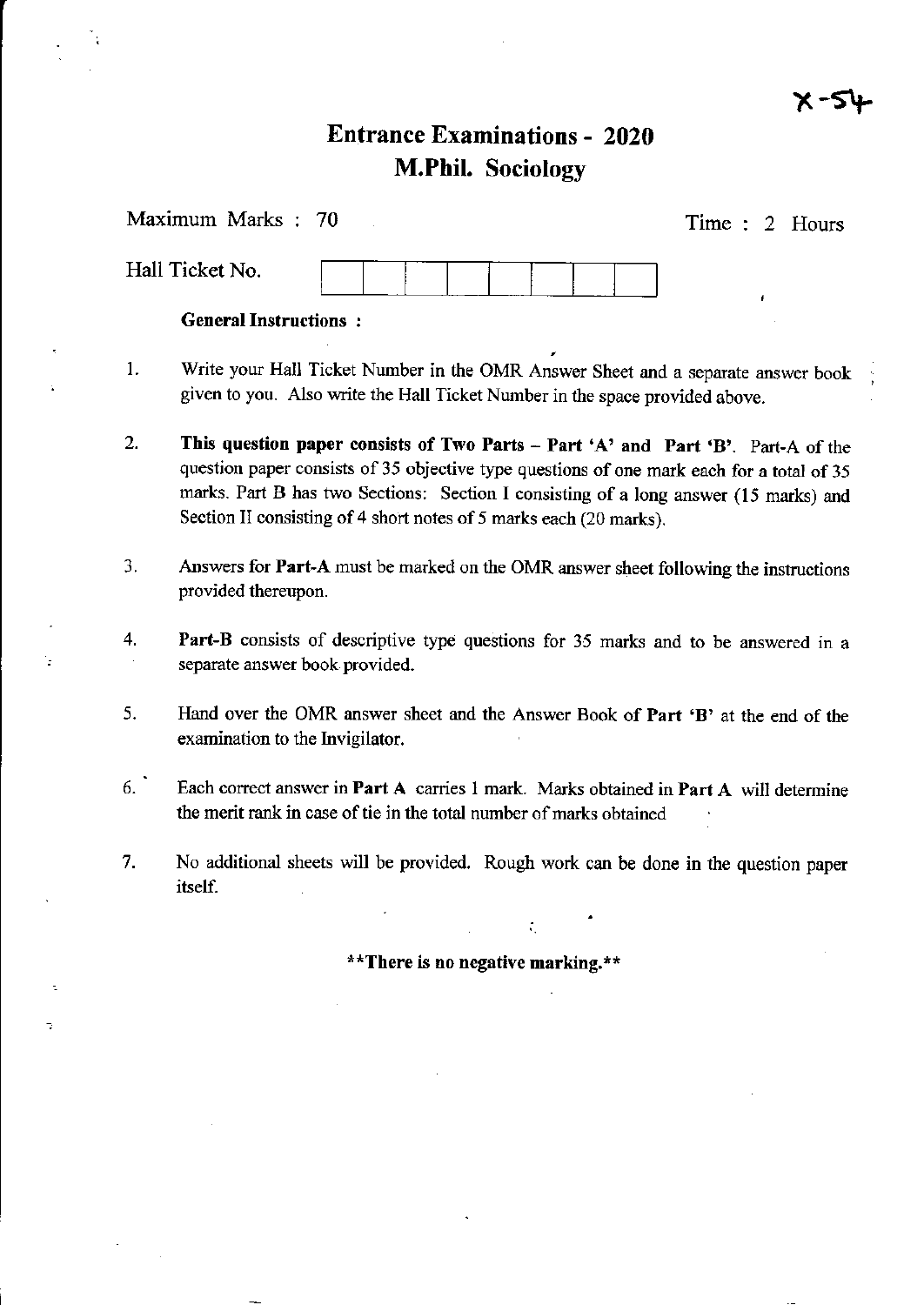#### $PART - A$

## Objective Questions (35 Marks)

### The following questions are to be answered in the OMR sheet provided.

l. Who among the following sociologists was the first to insist on a distinction between 'ffnction' and'efficient cause'?

- A. Radcliffe-Brown
- B. Talcott Parsons
- C. Robert Merton

D. Emile Durkheim

2. 'Contextualized self-interpretation' forms a key component of

- A. Analytical philosophY
- B. The medieval cosmos
- C. Hermeneutic understanding
- D. All of the above

3. The principal inspiration for'critical real;sm' in the social sciences is

- A. Roy Bhaskar
- B. Ravmond Boudon
- C. Piene Bourdieu
- D. Max Weher

4. Who, among the following, was the first to undertake a critique of colonial anthropology?

- A. M.N. Srinivas
- B. G.S. Ghurye
- C. Nicholas Dirks
- D. A.R. Desai

5. Match the following:

- 
- 2. Members methods<br>3. Social Construction
- 3. Social Construction c. George Herbert Mead<br>
4. Significant Others d. Erving Goffman •
- 4. Significant Others
- 1. Front stage behavior a. Harold Garfinkel<br>
2 Members methods b. Peter Berger
	-
	-

- A. 1c,2d,3b,4a B. ld,2a,3b,4c C. lb,2d, 3a,4c
- D. lc,2a, 3b, 5d

6. The organs of a human body are compared to social institutions by: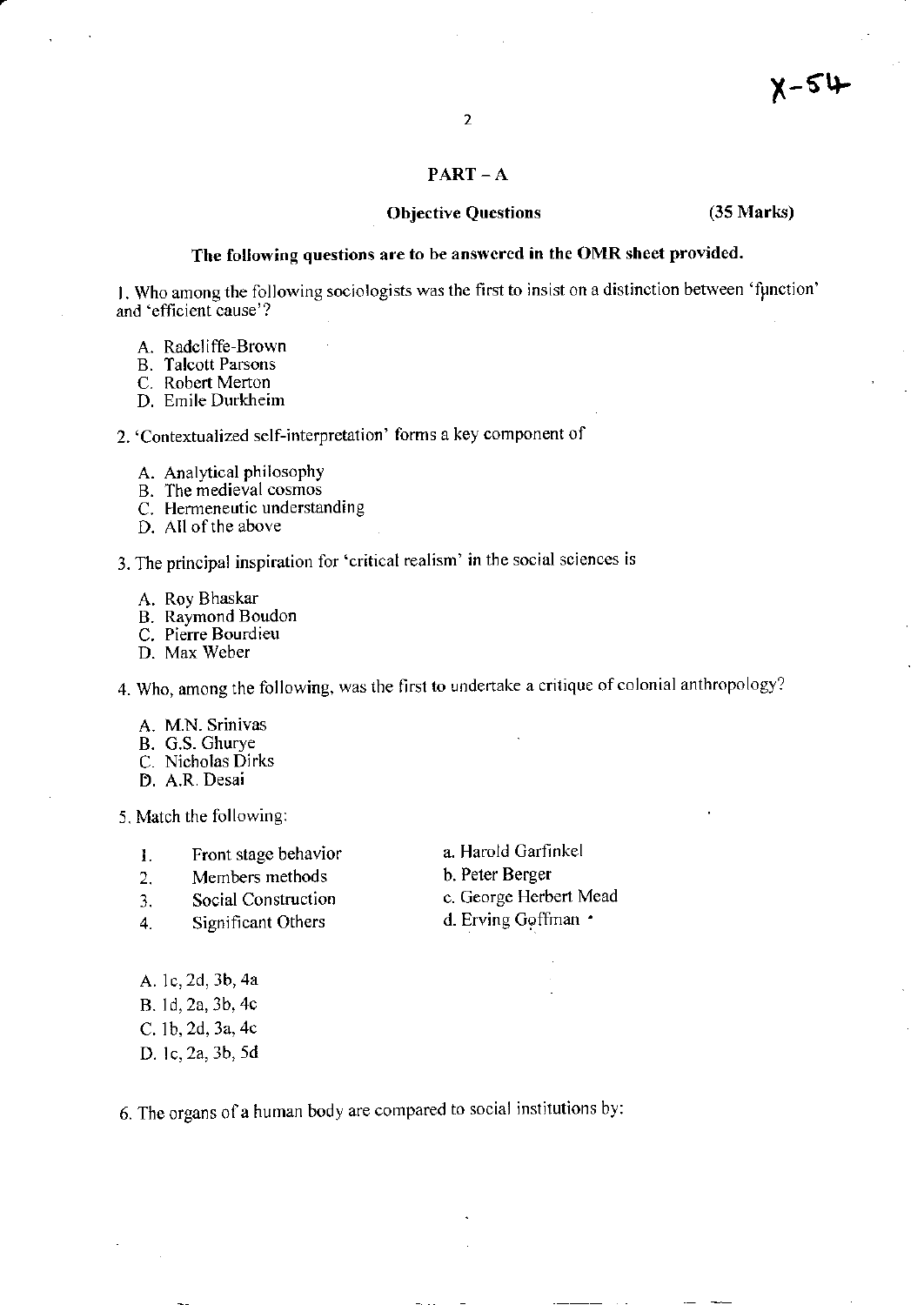- A. Phenomenologists
- B. Feminists
- C. Structural Functionalists
- D. Organ donation organizations

7. Marx believed that the private ownership of forces of production entails alienation because:

- A. It guarantees that workers will gain control over that which makes them fully human.
- B. It guarantees that workers will lose control over that which makes them fully human.
- C. It guarantees that workers will both gain and lose control over that which makes them fully human.
- D. work done as a means to some other end is always gratifying

8. Who among the following discusses centrality of race in the analysis of urban social structure?

- A. Max Weber
- B. George Simmel
- C. W EB Du Bois
- D. Lewis Mumford

9. Which of the following author is associated with the statement: "Backwardness is thus not a static condition from which it is possible to escape through policy measures: there are several mutually reinforcing socio-economic relations of backwardness which actively hinder growth"?

- A. MSA Rao
- B. A R Desai
- C. Paul Baran
- D. Kathleen Gough

10. Who among the following argues that caste is neither an unchanged survival of ancient India nor a single system that reflects a core cultural value?

÷.

- A. M.N Srinivas
- B. Andre Beteille
- C. Christophe Jaffrelot
- D. Nicholas Dirks

11. The Racial theory of caste was propounded by:

A. H.H. Risley B. T.N Madan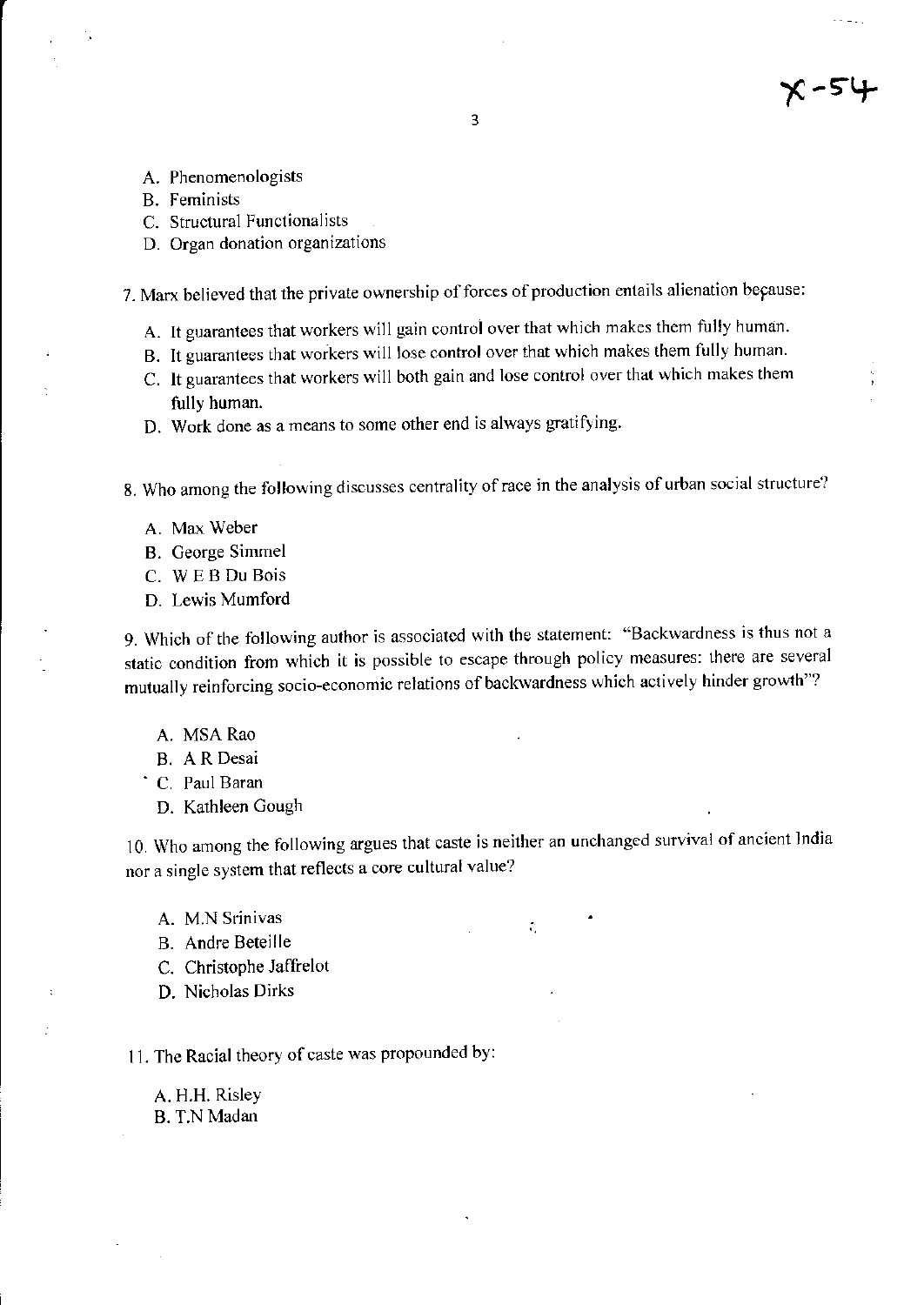4-54ع

4

C. Abbe Dubois D. M.N Srinivas

12. World systems theory is best associated with:

- A. Daniel Thorner
- **B.** Alex Callinicos
- C. Max Weber
- D. Immanuel Wallerstein
- 13. The first Backward Classes Commission was:
	- A. The Mandal Commission
	- **B.** The Kalelkar Commission
	- C. The National Commission for Backward Classes
	- D. The Srikrishna Commission
- 14. Which of the following pair is correct?

#### Variable **Level of measurement**

- Marks scored in an examination A. Nominal
- State of domicile B. Ordinal
- Family Income C. Interval Gender
- D. Ratio
- 15. Correlation coefficient is a measure of:
	- A. Central tendency
	- B. Association
	- C. Dispersion
	- D. None of the above
- 16. Sampling bias can be reduced by:
	- A. Increasing the sample size
	- B. Increasing the number of variables considered for the study
	- C. Increasing the length of the questionnaire
	- D. None of the above
- 17. Which among the following statements is *incorrect*?
	- 1. Functionalism emphasizes the importance of social institutions for sociality and implies that far-reaching social change will be socially harmful.
	- 2. Conflict theory emphasizes social inequality and suggests that far-reaching change is needed to achieve a just society.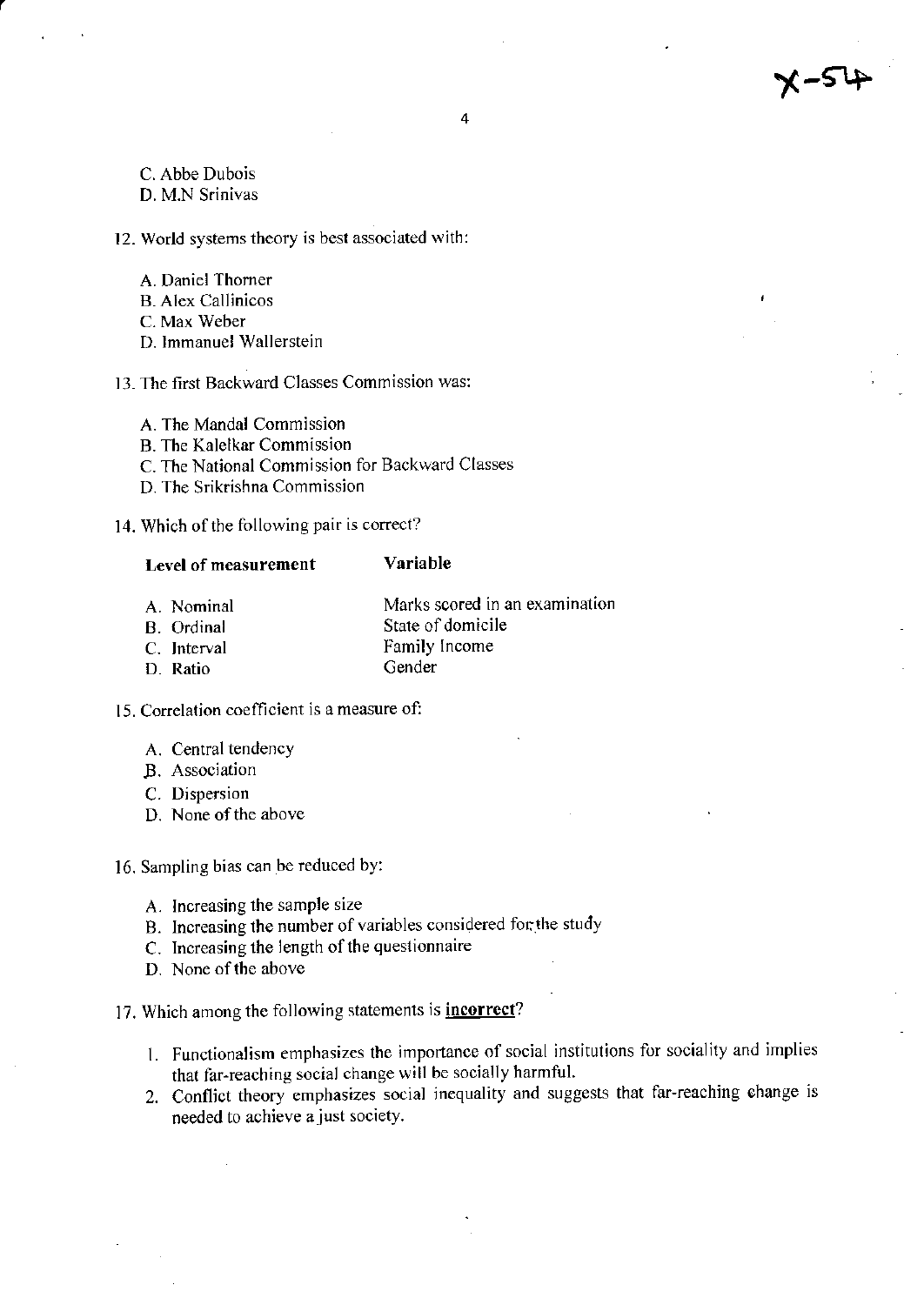**N-54** 

- 3. Symbolic interactionism emphasizes the social structure and social change.
- 4. Utilitarianism emphasizes that people act in their self-interest by calculating whether potential behaviors will be more advantageous than disadvantageous.
- A. 1 only
- B. 1 and 3 only
- C. 3 only
- D. 1, 2 and 4

18. Here is a list of concepts provided on the left (I) and on the right (II) a list of social theorists is given. Match the following:

#### $\mathbf{I}$

#### $\mathbf{H}$

- 1. Theory of needs 2. Pattern of culture
- 3. Restitutive law
- 4. Cultural lag
- b. Emile Durkheim c. Bronisław Malinowski

Ź,

a. William F. Ogburn

- d. Ruth Benedict
- A. 1c, 2d, 3b, 4a
- B. 1a, 2c, 3b, 4d
- C. 1b, 2d, 3a, 4c
- D. 1c, 2a, 3b, 4d
- 19. What are the sources of ascriptive status?
	- A. Caste
	- **B.** Slavery
	- C. Estate
	- D. All of the above

20. ----- type of social stratification allows spaces for social mobility.

- A. Caste
- **B.** Slavery
- C. Estate
- D. Class

21. The sociological account of race explains:

- A. Social construction of 'racial' differentiation
- B. Naturalistic accounts of racial division
- C. Relations of material inequality

#### $\overline{\mathbf{S}}$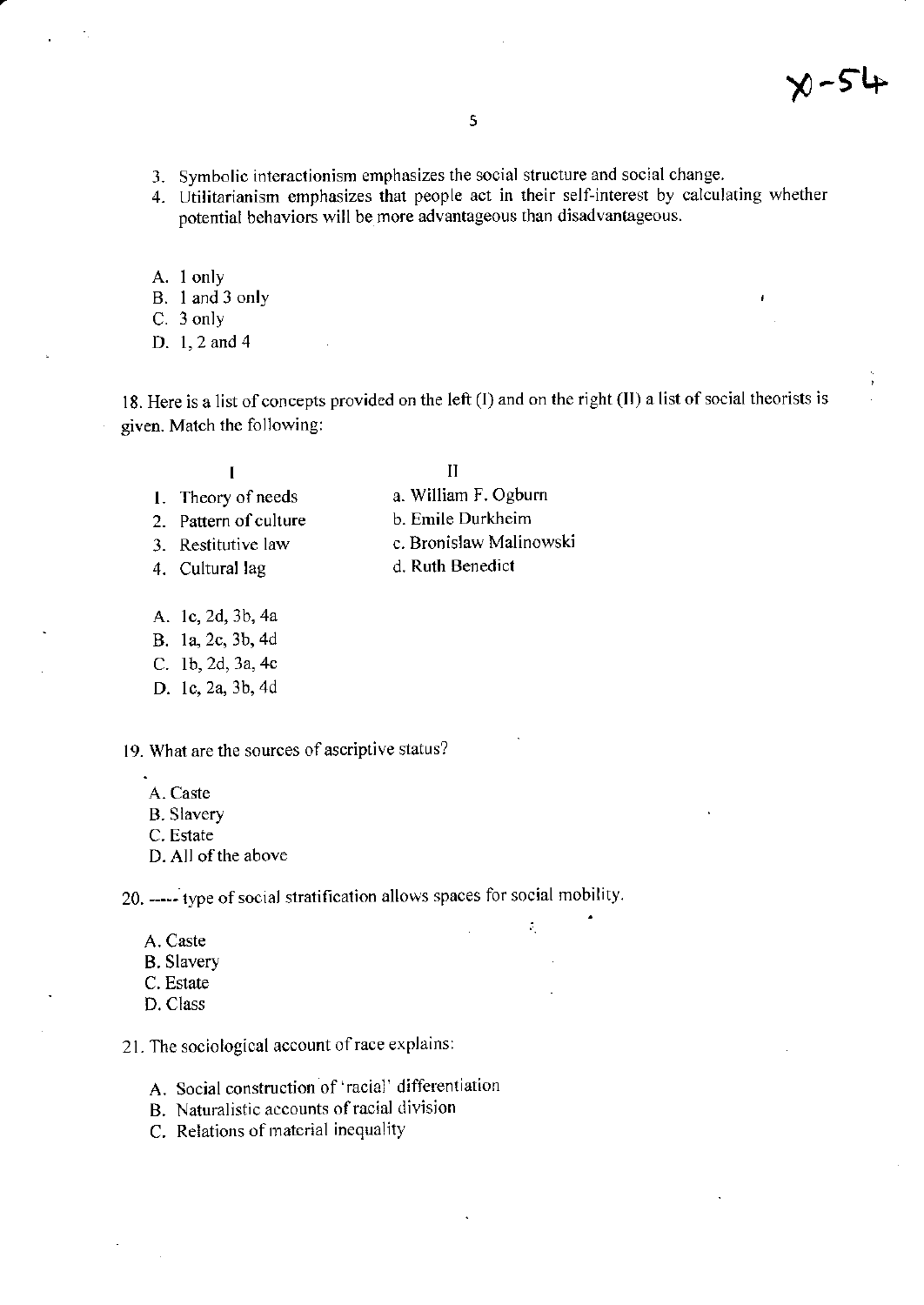D. A and C of the above.

22. The Hindu Succession Act was amended in 2005 to:

- A. Secure women's rights to housing
- B. Provide a daughter and son equal entitlements to coparcenary property.
- C. Secure women's rights to legal guardianship
- D. Provide women legal access to maintenance

23. Harriet Martineau wrote a book titled \_\_\_\_\_\_\_\_\_\_\_\_\_\_\_\_\_\_\_\_\_\_\_\_ on the critique of sociology's masculine bias and approach.

- A. Society in America
- B. Illustrations of Political Economy Vol 1
- C. How to Observe Morals and Manners?
- D. Household Education
- 24. Who is the author of 'The Passing of Traditional Society'?
	- A. W W Rostow
	- B. Daniel Lemer
	- C. Alex Inkeles
	- D. R H Lauer

25. Who among the following is associated with the conceptualization of 'relative poverty'?

- . A. Amartya Sen
	- B. Seebohm Rowntree
	- C. Peter Townsend
	- D. Robert Cbambers

26. Who among the following is/are identified with 'post-develqpment theory'?

- A. Arturo Escobar
- B. Majid Rahnema
- C. Wolfgang Sachs
- D. All of the above

27. Of the following, which is **NOT** part of Talcott Parsons' 'functional prerequisites'?

A. Adaptation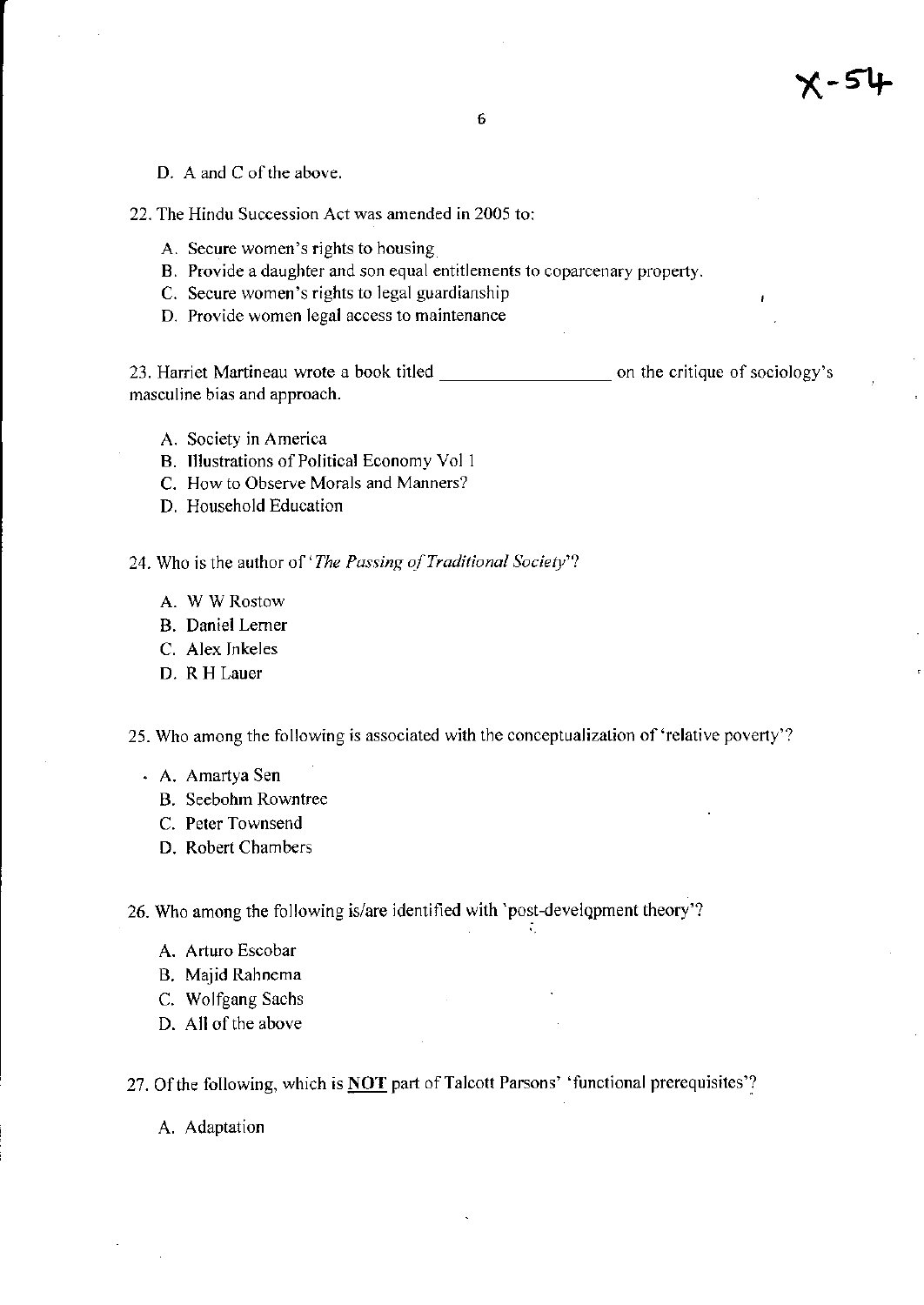- 
- B. Goal Attainment
- C. Integration
- D. Mobility
- 28. The Sociological Imagination
	- A. ls used in solving our personal troubles
	- B. Is used to create new public issues
	- C. Can be used to make sense of how troubles become issues that need to be studied

1

- D. Is abstracted empiricism
- 29. Who among the following elaborated 'kula exchange' in his major work?
	- A. Bronislaw Malinowski
	- B. Evans Pritchard
	- C. Victor Turner
	- D. A.R. Radcliff Brown
- 30. A contingency table shows
	- A. Arranged values and data
	- B. The joint distribution of two variables
	- C. The distribution of population
	- D. The avemges for a sample
- 31. The subaltern historiography in general
	- A. Affirms the Colonialist Elitism
	- .B. Critical of Colonialist Elitism
	- C. Affrrms the bourgeoisie nationalist elitism
	- D. Critical of both Colonialist and bourgeoisie nationalist elitism.
- 32. "Difference" in social stratification implies
	- A. Vertical ranking of different social groups
	- B. Horizontal social ordering in the state of the state of the state of the state of the state of the state of the state of the state of the state of the state of the state of the state of the state of the state of the sta
	- C. Egalitarian ordering of different social groups
	- D. Uncertain social ordering

33. Who among the following philosophers did Durkheim credit for laying down the principles of social science?

A. Auguste Comte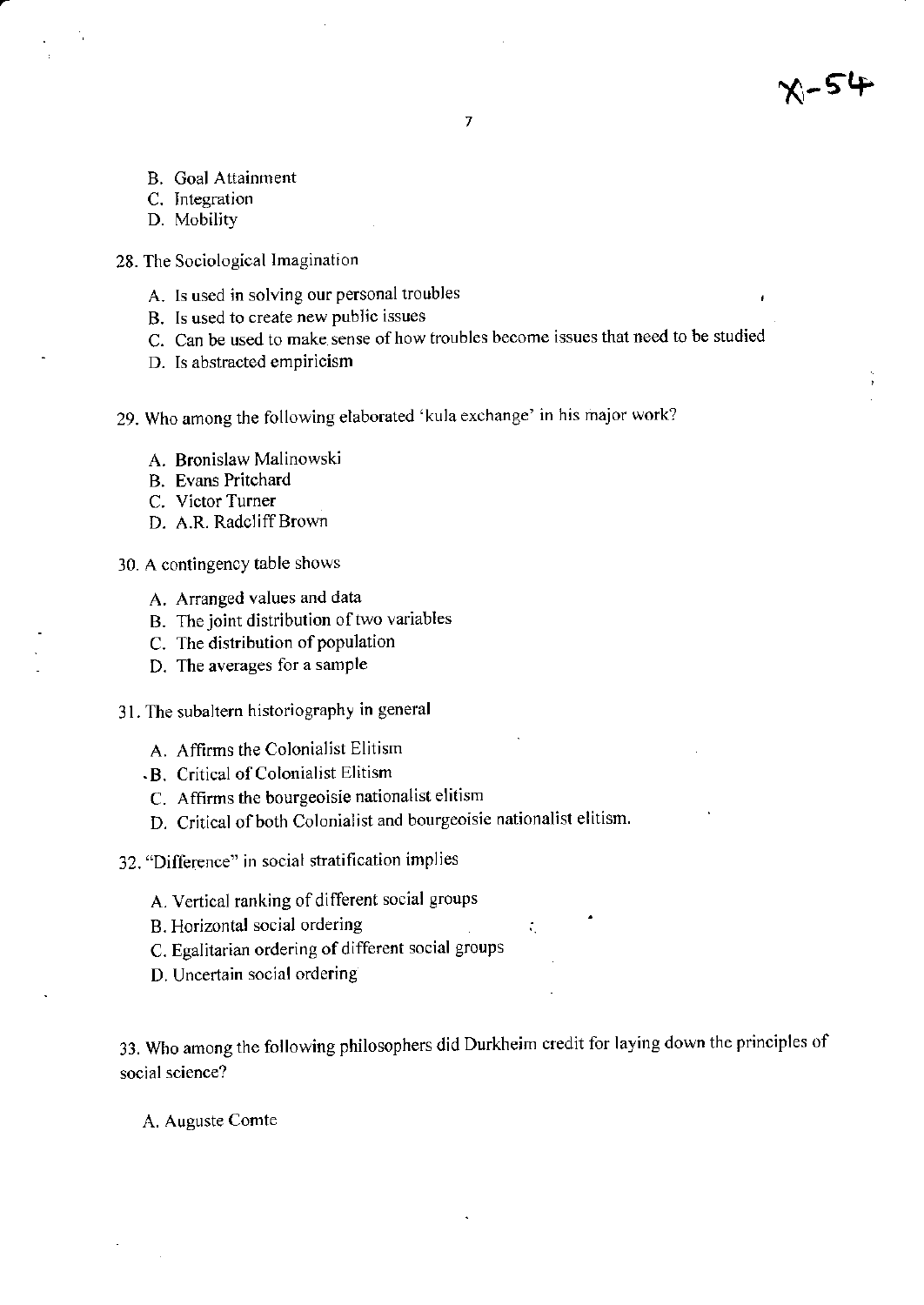- B. Charles Louis Montesquieu
- C. Alexis de Tocqueville
- D. Herbert Spencer

34. The primary mechanism which essentially sustains caste system according to Ambedkar is:

- A. Endogamy
- B. Exogamy
- C. Hypergamy
- D. Income differences

35. According to Max Weber, in his study of religion of India, the fundamental reason which prevented India to progress from primitive capitalism to modern capitalism is:

 $\mathcal{L}_{\mathcal{L}}$ 

- A. Rules of Endogamy
- B. Ritually inviolable barriers against complete commensalism and fraternity among different castes.
- C. Polygamy among upper caste men
- D. Un-equal property ownership system.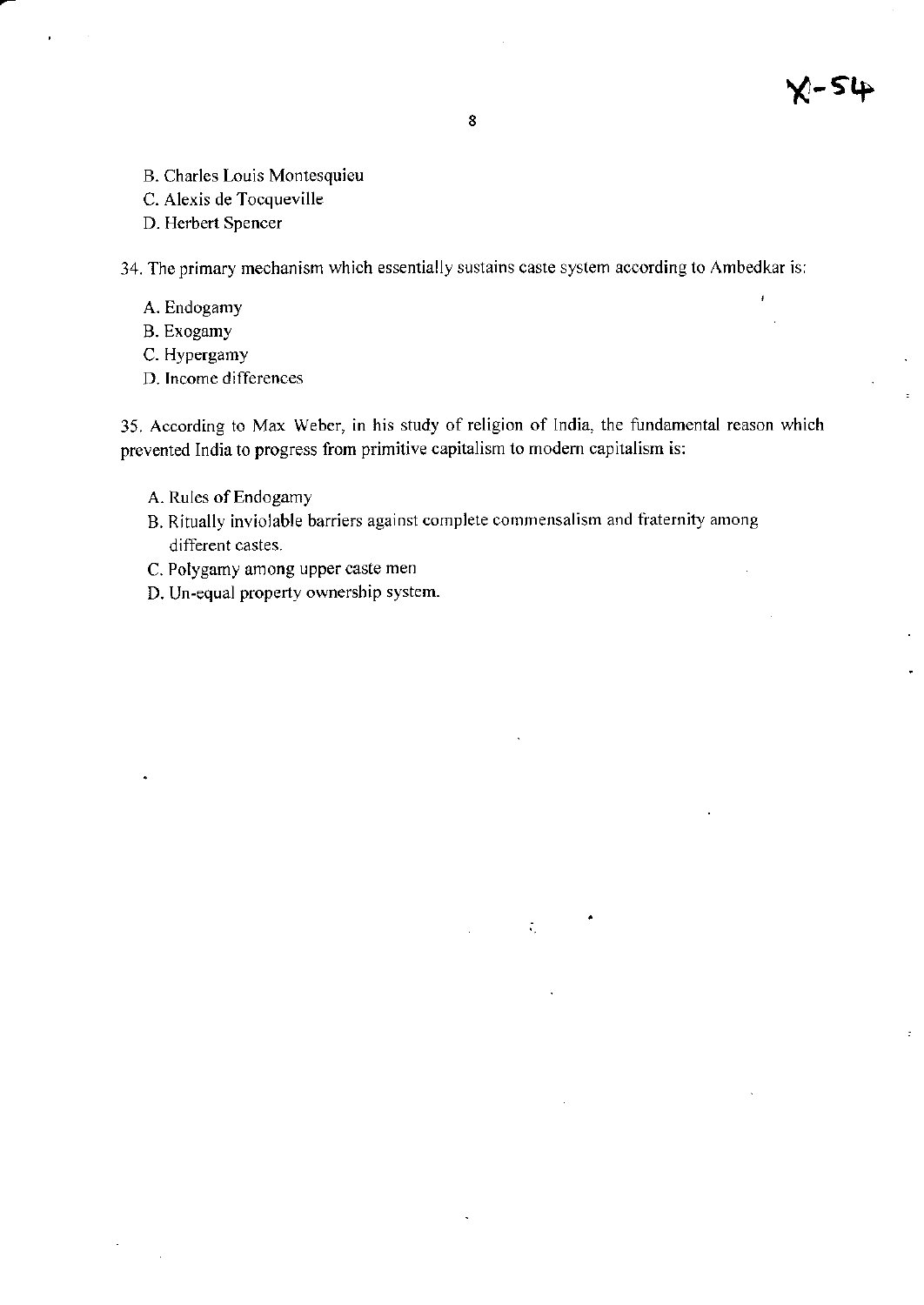9

#### (15 Marks)

Attempt any One of the following questions. The answer must not exceed 500 words.

- 1. Explain how you would understand the label 'Critical Theory'. How does the Frankfurt school differentiate it from 'Traditional Theory'?
- 2. Critically examine the concepts of 'Development with Dignity' and 'Development as Freedom' and analyze their applicability in the curent Indian context?
- 3. Would you agree with the view that the boundaries between ruml and urban are becoming more fluid in contemporary India? What are the methodological challenges that this raises for disciplines like sociology in lndia?

Part- B Section II (20 Marks)

Attempt a short note on any Four of the following questions. Each short note carries Five marks and must not exceed 200 words.

÷.

- 1. Anthony Gidden's 'Theory of Structuration'
- 2. Habermas's concept of 'Public Sphere'
- 3. Goffman's Concept of 'Stigma'
- 4. Bourdieu's 'Symbolic Violence'
- . 5. Social Marginalisation and Exclusion
- '6. Infections and lnequalities
- 7. Survey Method
- 8. Minority studies in Indian Sociology